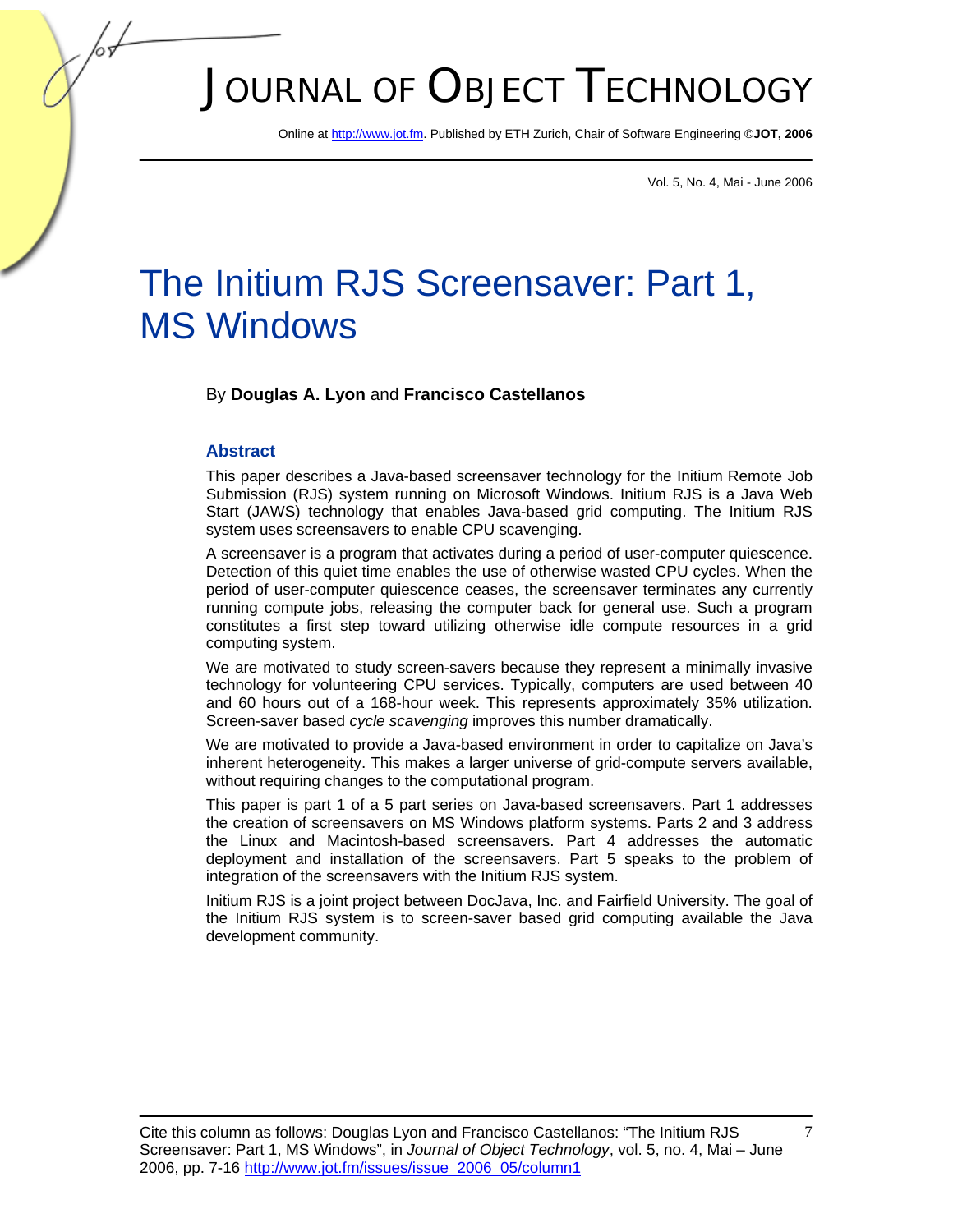## 1 INTRODUCTION

We are interested in screen-saver technologies, in Java, in order to facilitate a minimally invasive computing service able to make use of otherwise unused computational resources. There is little written on the subject of screen-saver based grid computing, in Java.

Screen-saver based grid computing systems are not new [Boinc] but their use for Java computing is. Also, Java-based screensavers have, in the past, been restricted to MS Windows and Xwindows (UNIX)-based systems. The idea for using screensavers to accelerate Java grid computing has been mentioned in literature, but implementations have not been forthcoming [SaverScience].

We theorize that the creation of a Java-based screensaver that is both cross-platform and automatically installed will help in the promotion of Java as a grid-based computing platform. This paper shows how to create a screensaver using an existing framework called *SaverBeans*. The *SaverBeans* development kit is an open-source, freely-available framework consisting of both C/C++ code and Java code.

## 2 A JAVA-BASED SCREENSAVER

The *SaverBeans Screensaver SDK* project, under the *Java.net* group, provides a set of native subroutines that invokes Java methods in the screensaver. The *SaverBeans* SDK has its roots in the JDIC project (**JD**esktop **I**ntegration **C**omponents). The **JDIC** project aims to make Java™ technology-based applications ("Java applications") first-class citizens of current desktop platforms without sacrificing platform independence. Its mission is to enable seamless desktop/Java integration [JDIC1]. The kit is available from [JDIC2] as an open-source distribution.

### **2.1. Building the SaverBeans SDK**

Once the development kit has been downloaded, create a copy of the *saverbeans*\_*startup* directory and rename it to *saverbeans\_1*. Figure 2.1-1 shows the contents of the *SaverBeans* startup directory.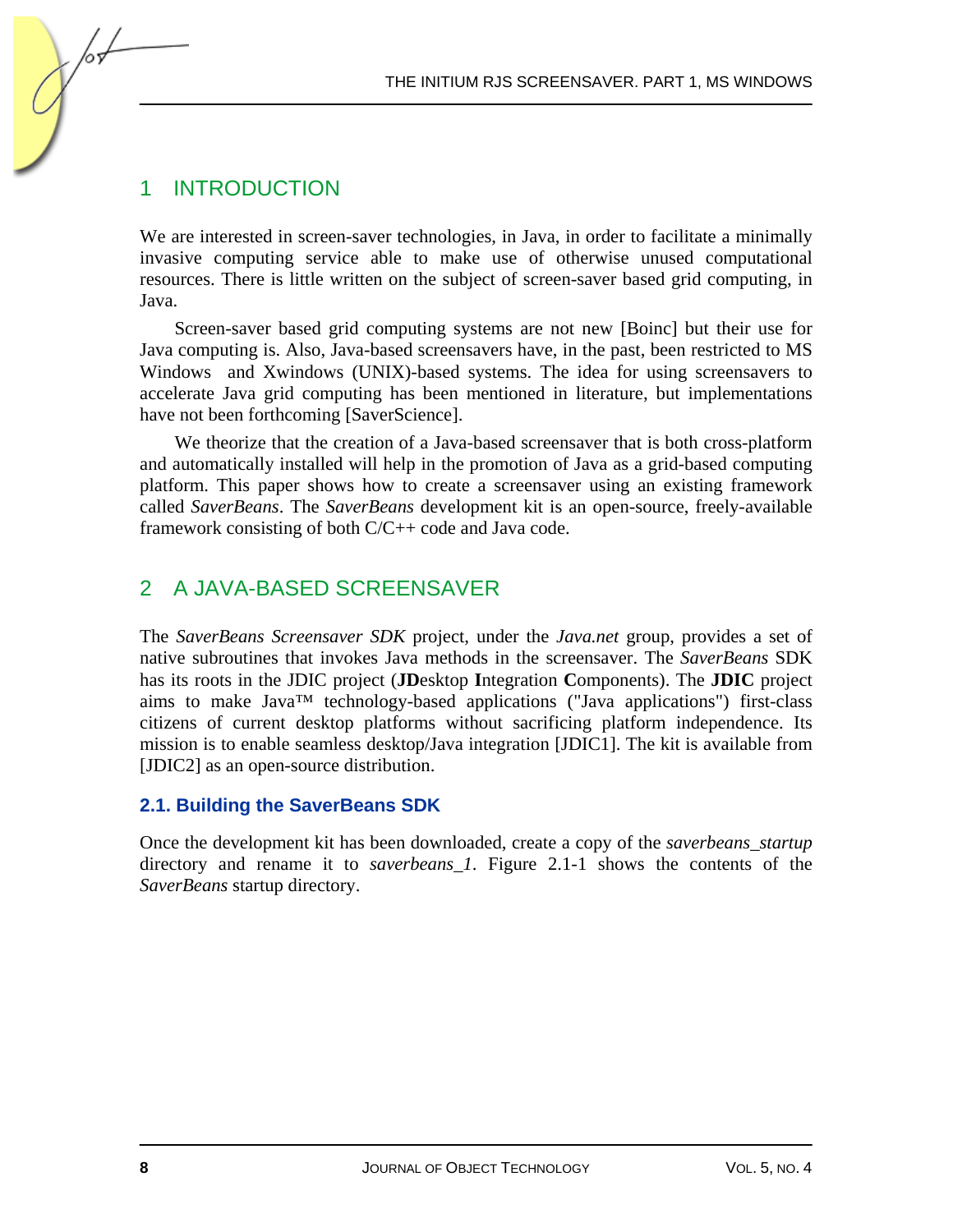```
E /cygdrive/c/saverbeans-sdk-0.2/saverbeans_1
                                                                                  - |□| ×
Pachito@c_one /cygdrive/c/saverbeans-sdk-0.2/saverbeans_1
\frac{2}{3} ant dist<br>Buildfile: build.xml
properties:
\mathbf{leheck:}define:
linit:
compile:
[foreachscreensaver] Processing bouncingline.xml for unix...
                        - Command name: bouncingline<br>- JAR: bouncingline.jar
[foreachscreensaver]
[foreachscreensaver]
                         - Class: org.jdesktop.jdic.screensaver.bouncingline.Bounc
[foreachscreensaver]
ingLine
- Class: org.jdesktop.jdic.screensaver.bouncingline.Bounc
[foreachscreensaver]
ingLine
dist:
    [mkdir] Created dir: C:\saverbeans-sdk-0.2\saverbeans_1\build\jar
      [jar] Building jar: C:\saverbeans-sdk-0.2\saverbeans_1\build\jar\bouncingl
ine.jar
     ...<br>[mkdir] Created dir: C:\saverbeans-sdk-0.2\saverbeans_1\dist\bouncingline-wi
h32
     [copy] Copying 5 files to C:\saverbeans-sdk-0.2\saverbeans_1\dist\bouncingl
|{\tt inc}\text{-}\sf win3|Izipl Building zip: C:\saverbeans-sdk-0.2\saverbeans_1\dist\bouncingline-w
\ln 32.\overline{\text{zip}}Imkdir] Created dir: C:\saverbeans-sdk-0.2\saverbeans_1\dist\bouncingline-un
lix
     [copy] Copying 8 files to C:\saverbeans-sdk-0.2\saverbeans_1\dist\bouncingl
line-unix
      [zip] Building zip: C:\saverbeans-sdk-0.2\saverbeans_1\dist\bouncingline-u
hix.zip
BUILD SUCCESSFUL
Total time: 2 seconds
Pachito@c_one /cygdrive/c/saverbeans-sdk-0.2/saverbeans_1
 \overline{\phantom{a}}
```
Figure 2.1-1. The Contents of the SaverBeans Startup Directory

The *build directory* contains the libraries and platform specific files needed in the building process. The *src directory* contains the documentation, packages, and Java code used by the screensaver.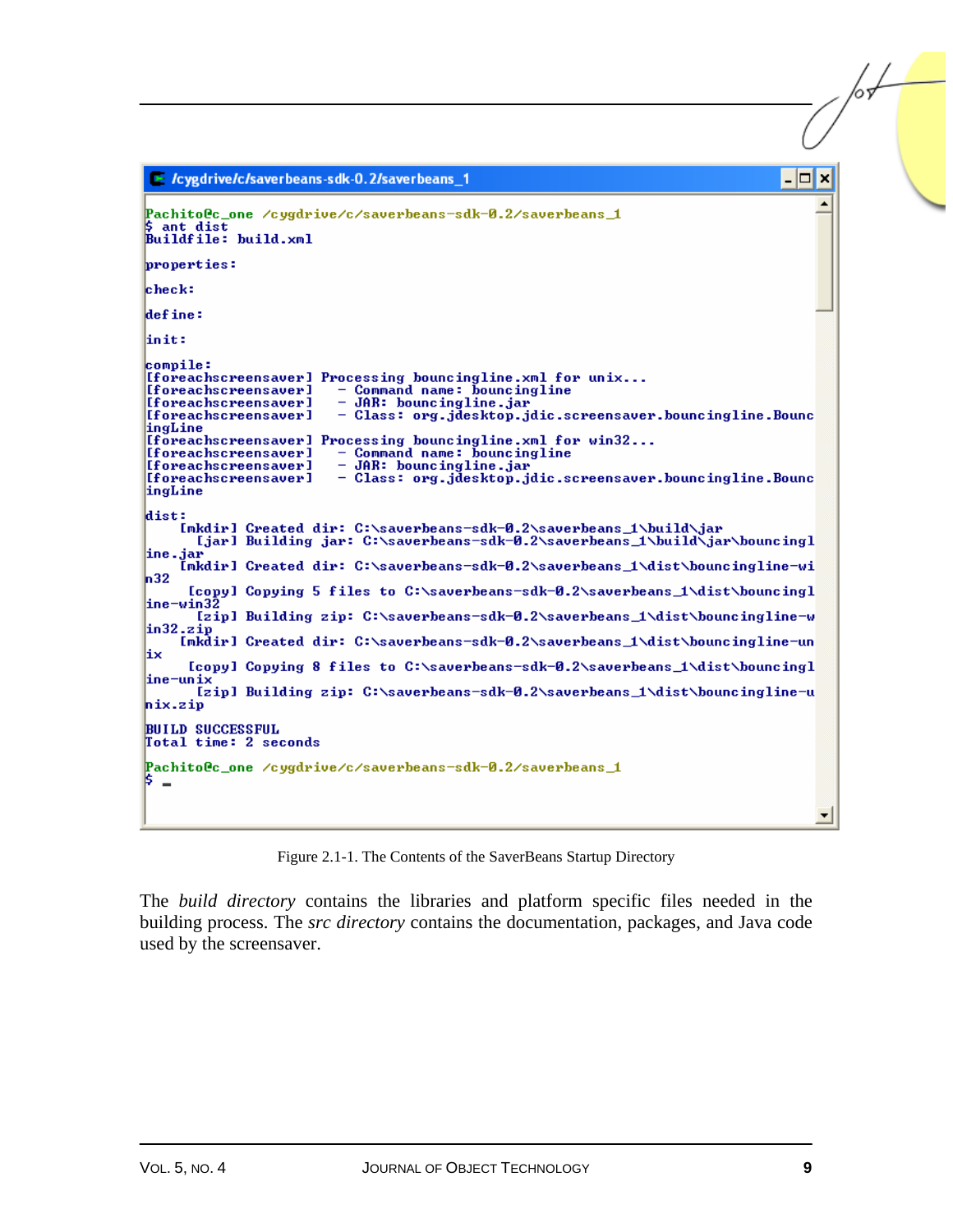

Figure 2.1-2. The Dist Directory is created during the Ant build.

The *dist directory* is created automatically during the compilation and construction process, as shown in Figure 2.1-2. Platform specific files of the screensaver are placed in this directory during the construction process. Copy the *building.properties.sample* file to a new file called *build.properties*. This file contains the SDK home property, and this must be set correctly. For example:

 $sdk.home=C:\\\j2sdk1.4.2$  04

The *build.xml* file contains the *ant* build code. In order to perform a correct ant build, you must set the *saverbeans.path* in the *build.xml* file. To enable ant compilation, use:

```
saverbeans.path=C:/saverbeans-sdk-0.2
```
#### **2.2 Compiling, Debugging and Deploying**

Under windows, we install the Cygwin system [Cygwin]. Using the command prompt, change directory to *saverbeans\_1*. Type *ant clean* in order to remove anything left over from the last build. Type *ant debug* in order to compile and run the project. A frame will open, displaying the demo screensaver (a bouncing line).

In order to create a distribution, type *ant dist.* This step creates the *dist* directory containing windows specific files, ready for installation.

Install the screensaver by changing to the *bouncingline-win32* folder. This directory contains three files of interest: *bouncingline.jar, bouncingline.src, SaverBeans-api.jar*. Copy these files into the Windows system directory. The exact location is a function of the windows version:

For Windows XP, the location is: windows/system32

For Windows 98, the location is: windows/system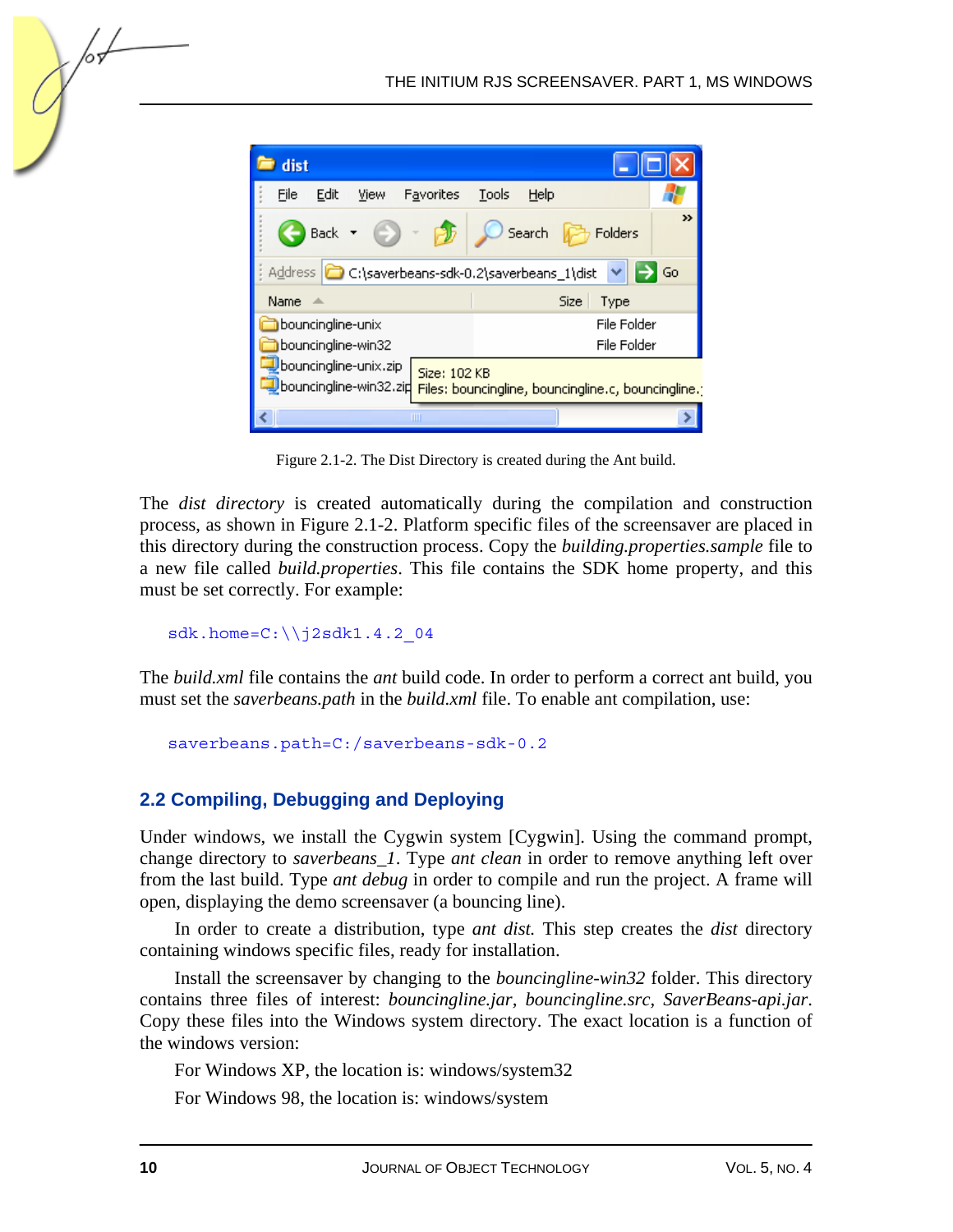For Windows NT, the location is: winnt/system Figure 2.2-1 shows the files after deployment.

| SYSTEM32                          |       |             |           |  |
|-----------------------------------|-------|-------------|-----------|--|
| Eile<br>Edit<br>View<br>Favorites | Tools | Help        |           |  |
| <b>Back</b>                       |       | Search      | 33        |  |
| C:\WINDOWS\SYSTEM32<br>Address    |       |             | Go        |  |
| Name                              |       | Size        | Type      |  |
| <mark>舅</mark> saverbeans-api.jar |       | 38 KB       | Executal  |  |
| bouncingline.scr                  |       | 42 KB       | Screen S  |  |
| bouncingline.jar                  |       | 3 KB        | Executal  |  |
| Status.MPF                        |       | 119 KB      | MPF File  |  |
| WPA.DBL                           |       | 3 KB.       | DBL File  |  |
| MRT.exe                           |       | 2,240 KB    | Applicati |  |
| lmehtml dll                       |       | $2.045$ KB. | Annlicati |  |
| Ш                                 |       |             |           |  |
| 2,150 objects (Disk fr 423 MB     |       | My Computer |           |  |

Figure 2.2-1. A Sample Windows XP Deployment

/or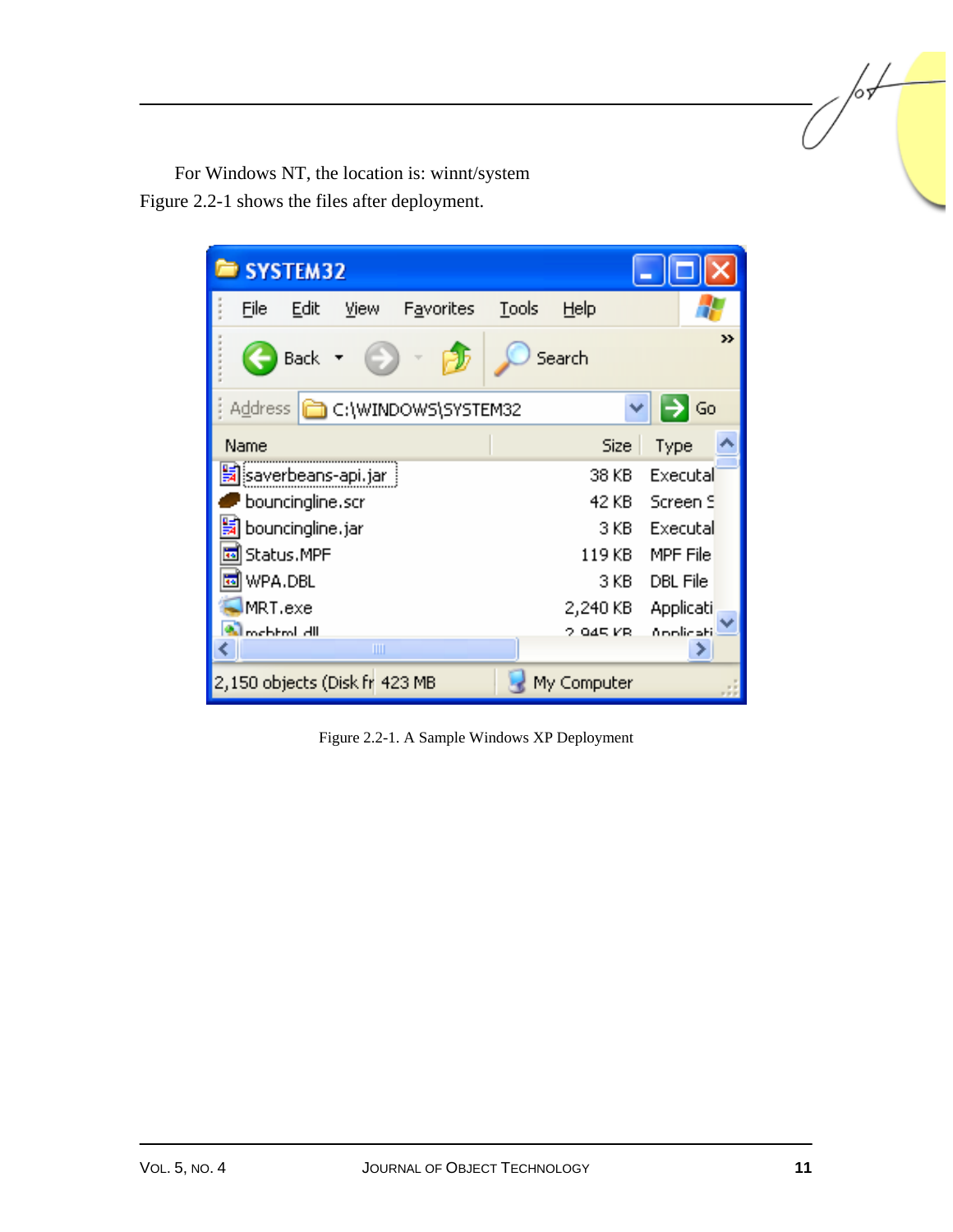| <b>Display Properties</b>                                                                   |  |
|---------------------------------------------------------------------------------------------|--|
| Screen Saver<br>Desktop<br>Themes<br>Settings<br>Appearance                                 |  |
| O                                                                                           |  |
| Screen saver<br>bouncingline<br>Settings<br>Preview                                         |  |
| $10 \div$<br>Wait:<br>minutes   On resume, display Welcome screen                           |  |
| Monitor power<br>To adjust monitor power settings and save energy,<br>click Power.<br>Power |  |
| ΟK<br>Cancel<br>Apply                                                                       |  |

Figure 2.2-2. Setting the Screensaver

The last step is to set the screensaver to the *bouncingline* demo. Open the control panel and select the *bouncingline* screensaver in the screensaver tab. We set the time for "Wait" and apply the changes. The *bouncingline* screensaver is triggered automatically after the entered time has passed (given an idle machine, as shown in Figure 2.2-2.

The installation of a screensaver, in windows, requires that the user have write permission to the windows system directories. Typically, this is a non-issue, for a single users' machine. However, in an industrial setting, this can be a showstopper.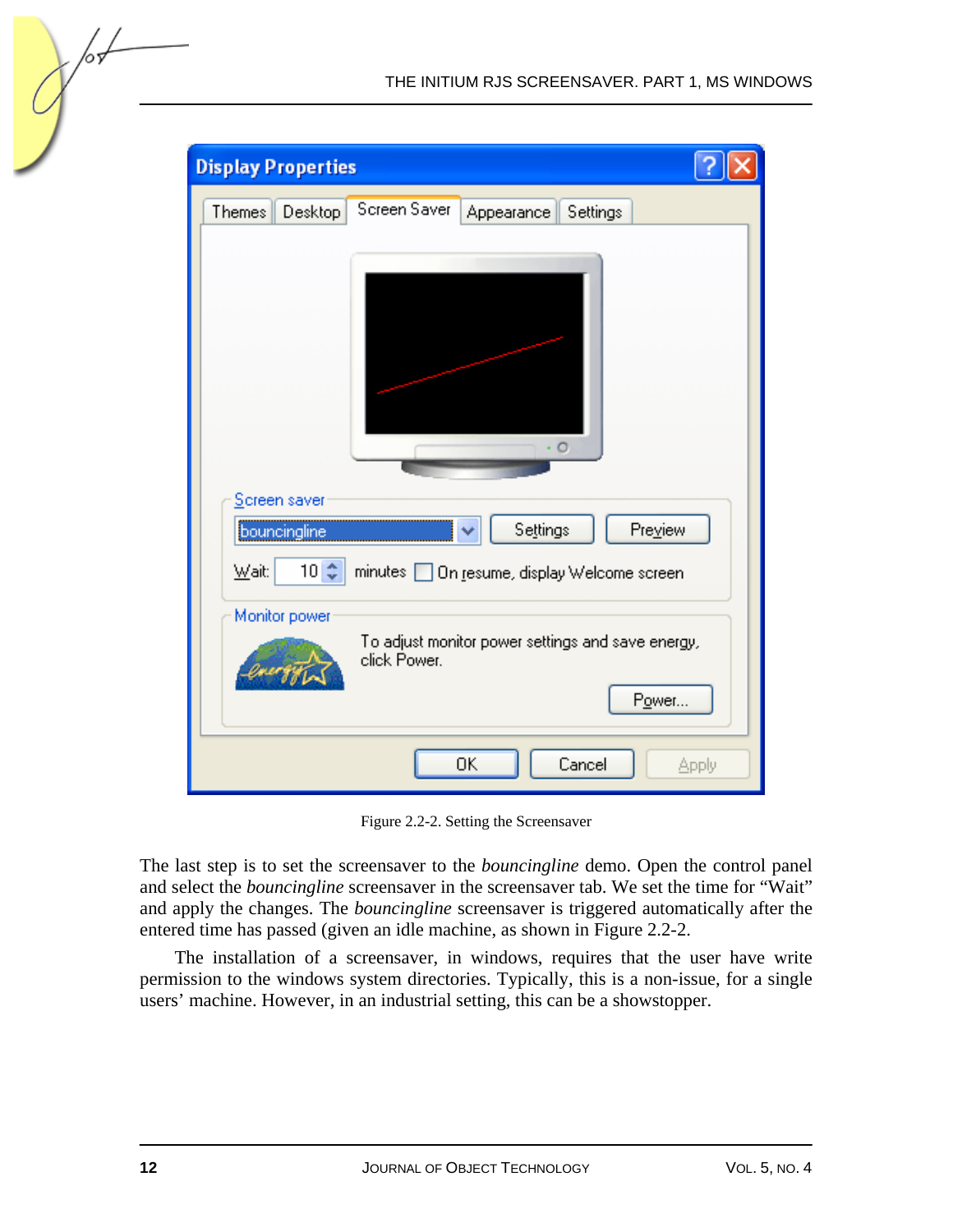## 3 IMPLEMENTATION DETAILS

#### **3.1 Screensaver class**

As part of the startup package, the code of the *bouncingline* screensaver is included. The code is found in the *bouncingLine* class located in *src* directory. The complete path is *<startup project location>\src\java\org\jdesktop\jdic\screensaver\bouncingline*.

```
package org.jdesktop.jdic.screensaver.bouncingline; 
   public class BouncingLine extends SimpleScreensaver { 
  public void init()\{...\} public void paint( Graphics g ) {…} 
   public void destroy() {…} 
   … 
}
```
There are a few points to notice about this class. The *BouncingLine* extends *SimpleScreensaver*, an abstract class that is part of the *SaverBeans* API. Developers should extend either *SimpleScreensaver* or JOGLScreensaver (an OpenGL screensaver that typically makes use of 3D graphics).

*SimpleScreensaver* declares the abstract paint method. The frame is rendered by a regular callback to the *paint* method. In the *BouncingLine* class, the *paint* method erases the previous painted line and draws the new line. For example:

```
public void paint( Graphics g ) { 
         Component c = getContext().getComponent(); 
        int width = c.getWidth();
        int height = c.getHeight();
         // Erase old line: 
         g.setColor( c.getBackground() ); 
         g.drawLine( p1.x, p1.y, p2.x, p2.y ); 
         // Move points and bounce off walls: 
         bounce( p1, dir1, width, height ); 
         bounce( p2, dir2, width, height );
         // Draw new line: 
         g.setColor( lineColor ); 
         g.drawLine( p1.x, p1.y, p2.x, p2.y ); 
 }
```
The *SimpleScreensaver* class extends the abstract *ScreensaverBase* class [SaverBeans]. *SimpleScreensaver* implements the *renderFrame* method, which is used as a call-back method from the *SaverBeans* framework.

/sL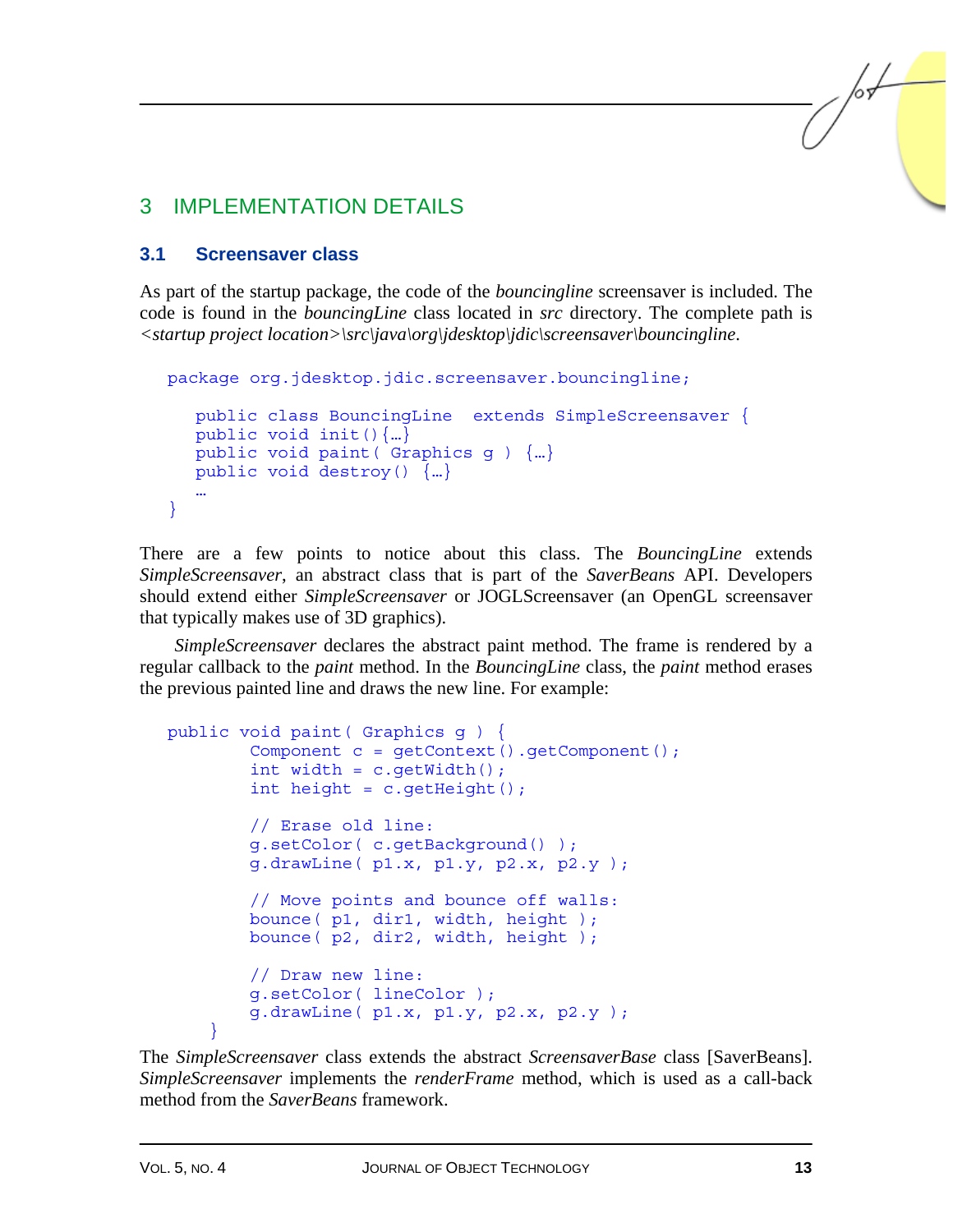Two other callback methods include *init and destroy*. These are called when the screensaver starts and stops. The *init* method is called once, and only once, after the screensaver starts. It will not be called, for example, if screen resolutions change. Our implementation of the *init* method follows:

```
public void init(){ 
         ScreensaverSettings settings = 
getContext().getSettings(); 
         Component c = getContext().getComponent(); 
        int width = c.getWidth();
        int height = c.getHeight();
         randomizePoint( p1, width, height ); 
        randomizePoint( p2, width, height);
        dir1 = new Point ( randomVector (i), randomVector(i));
        dir2 = new Point('randomVector(), randomVector());
         String colorOption = settings.getProperty( "color" );
```
The second useful method defined in *ScreensaverBase* is the *destroy* method, which we will not need now.

#### **3.2 Screensaver settings**

The *SaverBeans* framework provides an XML file that is used to store screensaver properties. In the case of the *bouncingLine* screensaver, the file contains the following XML, located in *src/bouncingline.xml*:

```
<screensaver name="bouncingline" _label="Bouncing Line"> 
   <command arg="-root"/> 
 <command arg="-jar bouncingline.jar"/> 
   <command arg="-class 
     org.jdesktop.jdic.screensaver.bouncingline.BouncingLine"/> 
   <file id="jdkhome" _label="Java Home (blank=auto)" arg="- 
      jdkhome %" /> 
  <select id="color"> 
     <option id="blue" _label="Blue Line" /> <!-- default --> 
     <option id="green" _label="Green Line" arg-set="-color 
         #00ff00" /> 
     <option id="red" _label="Red Line" arg-set="-color 
         #ff0000" /> 
   </select> 
   <_description> …..</_description> 
</screensaver>
```
While the use of an XML file to establish these properties seems cumbersome, it is required because of the framework. These XML files do not need to be altered, once they are established for a screensaver with a stable class name.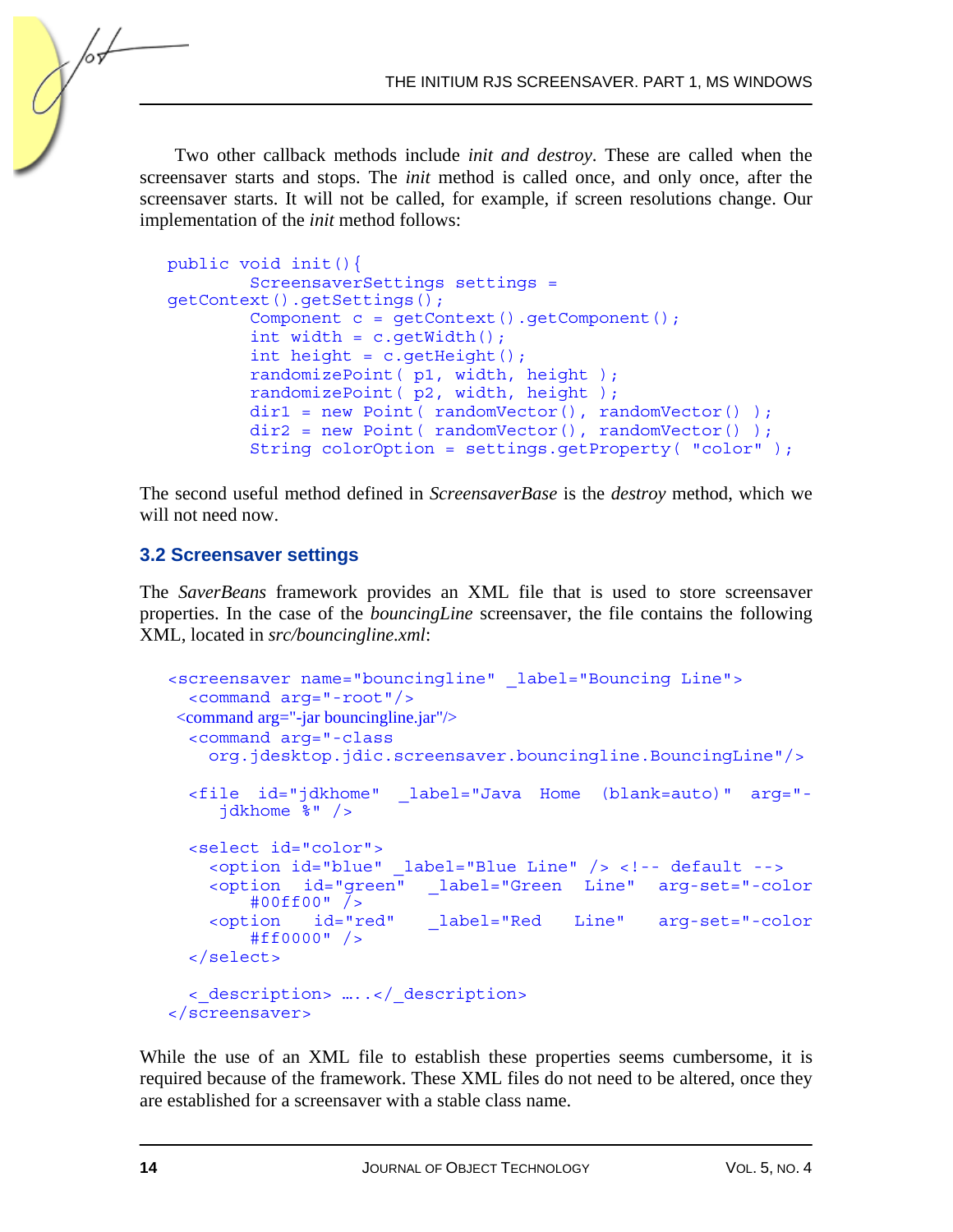## 4 CONCLUSION

Screensavers in a heterogeneous computing environment are an enabling technology for grid computing based on cycle scavenging. The screensaver software development kit provides a framework for the construction of screensavers in Java.

The nature of the deployment and construction of the screensaver is labor intensive, error-prone and tedious. In our next article we will describe the deployment and construction of the screensaver in an Xwindows environment, under UNIX. A follow-on article will show how to create a Java-based screensaver for the Macintosh operating system using the Apple Quartz interface (as opposed to running X on the Mac). After the three platforms are described, we show how the installation of screensavers can be made nearly automatic, using Webstart technologies.

A basic limitation of the screensaver is the requirement that the user have write access to the windows systems directory. The question of how to overcome this limitation remains a topic of future work.

## 5 REFERENCES

[Boinc] http://boinc.berkeley.edu/ Last accessed March 14, 2005.

[Cygwin] http://www.cygwin.com Last accessed March 14, 2005.

- [JDIC1] Java.net : "JDIC project home", https://jdic.dev.java.net/ Last accessed March 14, 2005.
- [JDIC2] https://jdic.dev.java.net/documentation/incubator/screensaver/index.html Last accessed March 14, 2005.
- [SaverBeans] https://jdic.dev.java.net/documentation/incubator/screensaver/index.html Last accessed March 14, 2005.
- [SaverScience] William L. George and Jacob Scott, "Screen Saver Science: Realizing Distributed Parallel Computing with Jini and JavaSpaces" in *2002 Conference on Parallel Architectures and Compilation Techniques* (PACT2002), Charlottesville, VA, September 22-25, 2002.